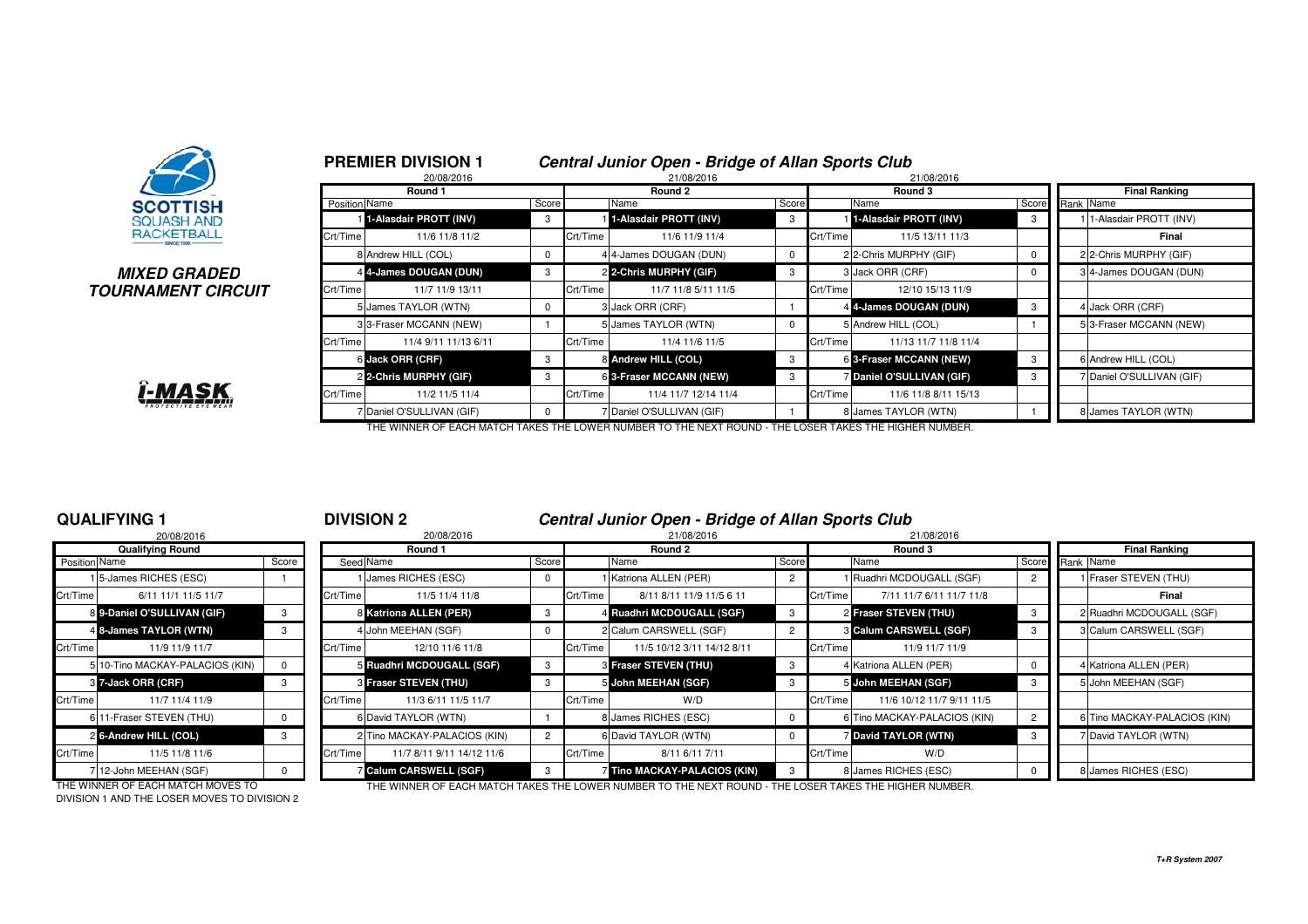# **DIVISION 3**<br><sup>20/08/2016</sup><br>21/08/2016<br>21/08/2016

|                      | 20/08/2016                   |       |          | 20/08/2016                   |       |          | 21/08/2016                |          | 21/08/2016 |                           |  |
|----------------------|------------------------------|-------|----------|------------------------------|-------|----------|---------------------------|----------|------------|---------------------------|--|
|                      | <b>Qualifying Round</b>      |       |          | Round 1                      |       |          | Round 2                   |          | Round 3    |                           |  |
| <b>Position Name</b> |                              | Score |          | Seed Name                    | Score |          | Name                      | Score    |            | Name                      |  |
|                      | 13-Calum CARSWELL (SGF)      | 3     |          | <b>Matthew WIDELKO (SSS)</b> | 3     |          | I Matthew WIDELKO (SSS)   | 0        |            | 1 Andrew GLEN (GA)        |  |
| Crt/Time             | 13/11 11/3 11/9              |       | Crt/Time | 5/11 11/8 13/11 11/9         |       | Crt/Time | 8/11 13/15 9/11           |          | Crt/Time   | 11/4 11/7 12/             |  |
|                      | 8 17-Emma FITZSIMMONS (DUN)  | 0     |          | 8 Calum BROWN-G (KIRK)       |       |          | 4 Andrew GLEN (GA)        | 3        |            | 2 Emma FITZSIMMONS        |  |
|                      | 4 16-Ruadhri MCDOUGALL (SGF) | 3     |          | 4 Andrew GLEN (GA)           | 3     |          | 2 Emma FITZSIMMONS (DUN)  | 3        |            | <b>3 Orla YOUNG (NEW)</b> |  |
| Crt/Time             | 7/11 11/6 11/7 11/6          |       | Crt/Time | 11/6 11/6 12/10              |       | Crt/Time | 7/11 11/6 141/6 9/11 11/6 |          | Crt/Time   | 12/10 11/7 11             |  |
|                      | 5 18-Orla YOUNG (NEW)        |       |          | 5 Hugo MACPHERSON (GRN)      | 0     |          | 3 Orla YOUNG (NEW)        |          |            | 4 Matthew WIDELKO (SS     |  |
|                      | 3 15-Matthew WIDELKO (SSS)   |       |          | 3 Orla YOUNG (NEW)           | 3     |          | 5 Hugo MACPHERSON (GRN)   | $\Omega$ |            | 5 Calum BROWN-G (KIR      |  |
| Crt/Time             | 12/10 11/3 4/11 11/3         |       | Crt/Time | 11/13 11/8 11/7 11/4         |       | Crt/Time | 11/7 11/6 11/7            |          | Crt/Time   | 11/5 11/8 11              |  |
|                      | 6 19-David TAYLOR (WTN)      | 3     |          | 6 Ben ORR (CRF)              |       |          | 8 Calum BROWN-G (KIRK)    | 3        |            | 6 Ben ORR (CRF)           |  |
|                      | 2 14-Katriona ALLEN (PER)    | 3     |          | 2 Emma FITZSIMMONS (DUN)     | з     |          | 6 Ben ORR (CRF)           | 3        |            | 7 Finlay MARTIN (CRF)     |  |
| Crt/Time             | 11/4 11/8 11/8               |       | Crt/Time | 11/4 11/6 11/5               |       | Crt/Time | 13/11 11/6 8/11 11/8      |          | Crt/Time   | 11/7 11/5 11              |  |
|                      | 7 20-Andrew GLEN (GA)        | 0     |          | 7 Finlay MARTIN (CRF)        |       |          | 7 Finlay MARTIN (CRF)     |          |            | 8 Hugo MACPHERSON (       |  |

DIVISION 2 AND THE LOSER MOVES TO DIVISION 3



### **Round 1 Round 2 Round 3 Final Ranking** Name Score Seed Name Score Name Score Name Score Rank Name **1 13-Calum CARSWELL (SGF)** 3 1 **Matthew WIDELKO (SSS)** 3 1 Matthew WIDELKO (SSS) 0 1 Andrew GLEN (GA) 0 1 Emma FITZSIMMONS (DUN) Crt/Time 5/11 11/8 13/11 11/9 9 Crt/Time 8/11 13/15 9/11 Crt/Time 11/4 11/7 12/10 **Final** 8 Calum BROWN-G (KIRK) 1 4 Andrew GLEN (GA) **Andrew GLEN (GA) 2 Emma FITZSIMMONS (DUN)** 3 2 Andrew GLEN (GA) **16-Ruadhri MCDOUGALL (SGF)** <sup>3</sup> <sup>4</sup> **Andrew GLEN (GA)** <sup>3</sup> <sup>2</sup> **Emma FITZSIMMONS (DUN)** <sup>3</sup> <sup>3</sup> **Orla YOUNG (NEW)** <sup>3</sup> <sup>3</sup> Orla YOUNG (NEW) <sup>2</sup>Crt/Time 7/11 11/6 11/7 11/6 Crt/Time 11/6 11/6 12/10 Crt/Time 7/11 11/6 141/6 9/11 11/6 Crt/Time 12/10 11/7 11/55|18-Orla YOUNG (NEW) | 1 | | 5|Hugo MACPHERSON (GRN) | 0 | 3|Orla YOUNG (NEW) | 1 | 4 |Matthew WIDELKO (SSS) | 0 || 4|Matthew WIDELKO (SSS)  $\overline{\phantom{a}}$ **Cria YOUNG (NEW)** 3 3 5 Hugo MACPHERSON (GRN) 0 5 Calum BROWN-G (KIRK) 3 5 Calum BROWN-G (KIRK) Crt/Time 12/10 11/3 4/11 11/3 Crt/Time 11/13 11/8 11/7 11/4 Crt/Time 11/7 11/6 11/7 Crt/Time 11/5 11/8 11/4 **19-David TAYLOR (WTN)** <sup>3</sup> <sup>6</sup> Ben ORR (CRF) <sup>1</sup> <sup>8</sup> **Calum BROWN-G (KIRK)** <sup>3</sup> <sup>6</sup> Ben ORR (CRF) <sup>0</sup> <sup>6</sup> Ben ORR (CRF) **14-Katriona ALLEN (PER)** <sup>3</sup> <sup>2</sup> **Emma FITZSIMMONS (DUN)** <sup>3</sup> <sup>6</sup> **Ben ORR (CRF)** <sup>3</sup> <sup>7</sup> Finlay MARTIN (CRF) <sup>0</sup> <sup>7</sup> Hugo MACPHERSON (GRN) Crt/Time 11/4 11/8 11/8 Crt/Time 11/4 11/6 11/5 Crt/Time 13/11 11/6 8/11 11/8 Crt/Time 11/7 11/5 11/58 Hugo MACPHERSON (GRN) 3 8 Finlay MARTIN (CRF) 7|20-Andrew GLEN (GA) | 0 | 7|Finlay MARTIN (CRF) | 0 | 7|Finlay MARTIN (CRF) | 1 | 8|

THE WINNER OF EACH MATCH MOVES TO THE WINNER OF EACH MATCH TAKES THE LOWER NUMBER TO THE NEXT ROUND - THE LOSER TAKES THE HIGHER NUMBER.



## **QUALIFYING 3**

|               | <b>Qualifying Round</b>          |          |          |
|---------------|----------------------------------|----------|----------|
| Position Name |                                  | Score    | Seed     |
|               | 1 21-Katie GREGSON-MACLEOD (INV) | 0        |          |
| Crt/Time      | SAT-11:20-1                      |          | Crt/Time |
|               | 8 25-Finlay MARTIN (CRF)         | 3        | 8        |
|               | 4 24-Maddie ORR (CRF)            |          | 4        |
| Crt/Time      | 13/11 9/11 11/0 12/10            |          | Crt/Time |
|               | 5 26-Hugo MACPHERSON (GRN)       | 3        | 5        |
|               | 323-Euan REED (DLE)              | $\Omega$ | 3        |
| Crt/Time      | 11/6 11/6 11/7                   |          | Crt/Time |
|               | 6 27-Ben ORR (CRF)               | 3        | 6        |
|               | 2 22-Robert MCNAUGHT (GA)        | $\Omega$ | 2        |
| Crt/Time      | 11/9 11/5 11/8                   |          | Crt/Time |
|               | 28-Calum BROWN-G (KIRK)          | 3        |          |

## <sup>3</sup> **DIVISION 4 Central Junior Open - Bridge of Allan Sports Club**

| 20/08/2016                        |       |                                  | 20/08/2016          |                                                                                                                                                                                                                                                                  | 21/08/2016<br>21/08/2016 |                           |                                                                                                                                                                                                                        |  |                               |                                                                                                                                                                                                                                         |                               |
|-----------------------------------|-------|----------------------------------|---------------------|------------------------------------------------------------------------------------------------------------------------------------------------------------------------------------------------------------------------------------------------------------------|--------------------------|---------------------------|------------------------------------------------------------------------------------------------------------------------------------------------------------------------------------------------------------------------|--|-------------------------------|-----------------------------------------------------------------------------------------------------------------------------------------------------------------------------------------------------------------------------------------|-------------------------------|
| <b>Qualifying Round</b>           |       |                                  | Round 1             |                                                                                                                                                                                                                                                                  |                          | Round 2                   |                                                                                                                                                                                                                        |  | Round 3                       |                                                                                                                                                                                                                                         | <b>Final Ranking</b>          |
| Position Name                     | Score |                                  |                     | Score                                                                                                                                                                                                                                                            |                          | Name                      |                                                                                                                                                                                                                        |  | Name                          |                                                                                                                                                                                                                                         | Score Rank Name               |
|                                   |       |                                  |                     | $\mathbf 0$                                                                                                                                                                                                                                                      |                          |                           |                                                                                                                                                                                                                        |  |                               |                                                                                                                                                                                                                                         | Maddie ORR (CRF)              |
| Crt/Time<br>SAT-11:20-1           |       |                                  | W/D                 |                                                                                                                                                                                                                                                                  | Crt/Time                 | 11/5 5/11 11/9 11/2       |                                                                                                                                                                                                                        |  | 11/9 11/7 9/11 8/11 11/9      |                                                                                                                                                                                                                                         | Final                         |
| 8 25-Finlay MARTIN (CRF)          |       |                                  |                     | 3                                                                                                                                                                                                                                                                |                          |                           | -3                                                                                                                                                                                                                     |  |                               |                                                                                                                                                                                                                                         | 2 Euan REED (DLE)             |
| 4 24-Maddie ORR (CRF)             |       |                                  |                     | -3                                                                                                                                                                                                                                                               |                          |                           |                                                                                                                                                                                                                        |  |                               |                                                                                                                                                                                                                                         | 3 Marcus HENDERSON (ASV)      |
| Crt/Time<br>13/11 9/11 11/0 12/10 |       |                                  | 11/3 8/11 11/8 11/8 |                                                                                                                                                                                                                                                                  | Crt/Time                 | 11/7 12/10 7/11 4/11 11/9 |                                                                                                                                                                                                                        |  | 11/8 8/11 13/11 11/1          |                                                                                                                                                                                                                                         |                               |
| 5 26-Hugo MACPHERSON (GRN)        |       |                                  |                     |                                                                                                                                                                                                                                                                  |                          |                           | - 3                                                                                                                                                                                                                    |  |                               |                                                                                                                                                                                                                                         | 1 Thomas CLARK (WTN)          |
| 3 23-Euan REED (DLE)              |       |                                  |                     |                                                                                                                                                                                                                                                                  |                          |                           |                                                                                                                                                                                                                        |  |                               |                                                                                                                                                                                                                                         | 5 Robert MCNAUGHT (GA)        |
| Crt/Time<br>11/6 11/6 11/7        |       |                                  | 11/7 11/6 6/11 11/6 |                                                                                                                                                                                                                                                                  | Crt/Time                 | W/D                       |                                                                                                                                                                                                                        |  | 11/6 11/6 9/11 8/11 11/7      |                                                                                                                                                                                                                                         |                               |
| 6 27-Ben ORR (CRF)                | -3    |                                  |                     |                                                                                                                                                                                                                                                                  |                          |                           |                                                                                                                                                                                                                        |  |                               |                                                                                                                                                                                                                                         | 6 Lucy MURCHIE (CRF)          |
| 2 22-Robert MCNAUGHT (GA)         |       |                                  |                     | $\mathbf{0}$                                                                                                                                                                                                                                                     |                          |                           |                                                                                                                                                                                                                        |  |                               |                                                                                                                                                                                                                                         | 7 Beth MOGLIA (SGF)           |
| Crt/Time I<br>11/9 11/5 11/8      |       |                                  | 11/5 11/8 11/8      |                                                                                                                                                                                                                                                                  |                          | 4/11 2/11 11/13           |                                                                                                                                                                                                                        |  | W/D                           |                                                                                                                                                                                                                                         |                               |
| 28-Calum BROWN-G (KIRK)           |       |                                  |                     | $\mathcal{R}$                                                                                                                                                                                                                                                    |                          |                           |                                                                                                                                                                                                                        |  |                               |                                                                                                                                                                                                                                         | 8 Katie GREGSON-MACLEOD (INV) |
|                                   |       | 1 21-Katie GREGSON-MACLEOD (INV) |                     | Seed Name<br>1 Katie GREGSON-MACLEOD (INV)<br>Crt/Time<br>8 Thomas CLARK (WTN)<br>4 Maddie ORR (CRF)<br>Crt/Time<br>5 Lucy MURCHIE (CRF)<br>3 Euan REED (DLE)<br>Crt/Time<br>6 Beth MOGLIA (SGF)<br>2 Robert MCNAUGHT (GA)<br>Crt/Time<br>Marcus HENDERSON (ASV) |                          |                           | 1 Thomas CLARK (WTN)<br>4 Maddie ORR (CRF)<br>2 Marcus HENDERSON (ASV)<br>3 Euan REED (DLE)<br>5 Lucy MURCHIE (CRF)<br>8 Katie GREGSON-MACLEOD (INV)<br>6 Beth MOGLIA (SGF)<br>Crt/Time<br><b>Robert MCNAUGHT (GA)</b> |  | Score<br>Crt/Time<br>Crt/Time | Maddie ORR (CRF)<br>Crt/Time<br>2 Euan REED (DLE)<br><b>3 Marcus HENDERSON (ASV)</b><br>4 Thomas CLARK (WTN)<br>5 Lucy MURCHIE (CRF)<br>Crt/Time<br><b>6 Robert MCNAUGHT (GA)</b><br>Beth MOGLIA (SGF)<br>8 Katie GREGSON-MACLEOD (INV) |                               |

THE WINNER OF EACH MATCH MOVES TO THE WINNER OF EACH MATCH TAKES THE LOWER NUMBER TO THE NEXT ROUND - THE LOSER TAKES THE HIGHER NUMBER.

DIVISION 3 AND THE LOSER MOVES TO DIVISION 4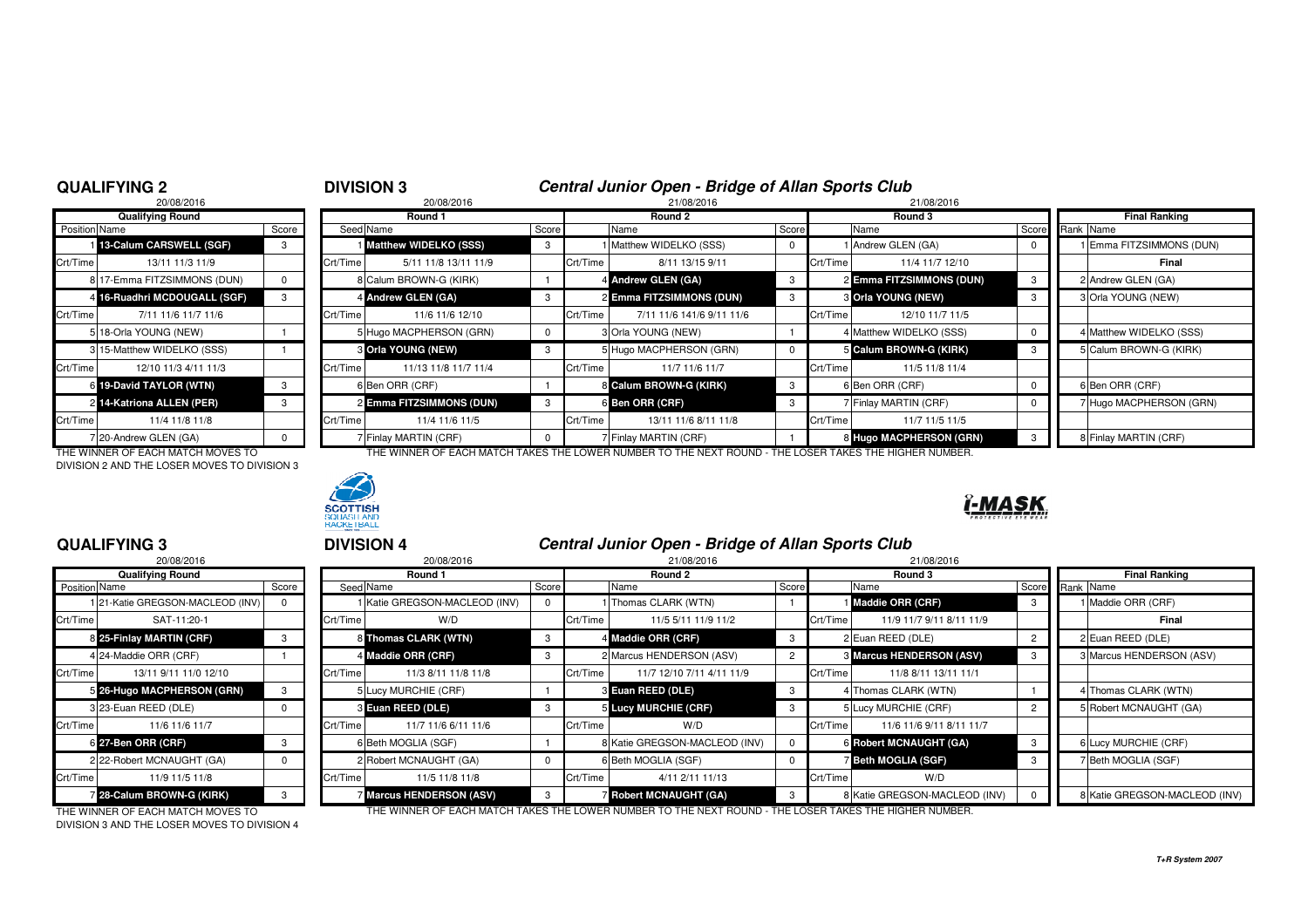# **DIVISION 5**<br><sup>20/08/2016</sup> **Central Junior Open - Bridge of Allan Sports Club**<br><sup>21/08/2016</sup>

|               | 20/08/2016<br>20/08/2016<br>21/08/2016<br>21/08/2016 |          |          |                             |       |          |                             |       |          |                            |     |                 |                           |
|---------------|------------------------------------------------------|----------|----------|-----------------------------|-------|----------|-----------------------------|-------|----------|----------------------------|-----|-----------------|---------------------------|
|               | <b>Qualifying Round</b>                              |          |          | Round 1                     |       |          | Round 2                     |       |          | Round 3                    |     |                 | <b>Final Ranking</b>      |
| Position Name |                                                      | Score    |          | Seed Name                   | Score |          | Name                        | Score |          | Name                       |     | Score Rank Name |                           |
|               | 29-Marcus HENDERSON (ASV)                            | 3        |          | <b>Huzaifah ALI (GIF)</b>   | -3    |          | Huzaifah ALI (GIF)          | -3    |          | Huzaifah ALI (GIF)         | - 3 |                 | 1 Huzaifah ALI (GIF)      |
| Crt/Time      | 11/6 9/11 11/3 11/3                                  |          | Crt/Time | 11/4 11/5 11/9              |       | Crt/Time | 8/11 11/6 11/7 11/4         |       | Crt/Time | 11/7 11/3 11/2             |     |                 | Final                     |
|               | 8 33-Jack FENTON (SSRC)                              |          |          | 8 Findlay MCDOUGALL (SGF)   |       |          | 4 Ross WADDELL (BOA)        |       |          | 2 Jack FENTON (SSRC)       |     |                 | 2 Jack FENTON (SSRC)      |
|               | 4 32-Ewan MACANDIE (GA)                              |          |          | 4 Ross WADDELL (BOA)        | -3    |          | 2 Ewan MACANDIE (GA)        |       |          | 3 Ewan MACANDIE (GA)       | -3  |                 | 3 Ewan MACANDIE (GA)      |
| Crt/Time      | 11/9 11/6 3/11 13/11                                 |          | Crt/Time | 8/11 11/1 12/14 11/4 12/10  |       | Crt/Time | 11/3 11/6 3/11 13/11        |       | Crt/Time | 11/5 11/6 11/8             |     |                 |                           |
|               | 5 34-Lucy MURCHIE (CRF)                              | -3       |          | 5 Alasdair FINDLAY (BOA)    | 2     |          | <b>3 Jack FENTON (SSRC)</b> | 3     |          | 4 Ross WADDELL (BOA)       |     |                 | 4 Ross WADDELL (BOA)      |
|               | 331-Huzaifah ALI (GIF)                               |          |          | <b>3 Jack FENTON (SSRC)</b> | -3    |          | 5 Alasdair FINDLAY (BOA)    |       |          | 5 Findlay MCDOUGALL (SGF)  |     |                 | 5 Andrew BIRRELL (ESC)    |
| Crt/Time      | 16/14 11/3 11/3                                      |          | Crt/Time | 11/8 11/9 4/11 3/11 11/6    |       | Crt/Time | 11/8 11/4 7/11 11/9         |       | Crt/Time | 6/11 6/11 10/12            |     |                 |                           |
|               | 6 35-Beth MOGLIA (SGF)                               | 3        |          | 6 Sandy NIVEN (SCT)         |       |          | 8 Findlay MCDOUGALL (SGF)   |       |          | 6 Andrew BIRRELL (ESC)     | 3   |                 | 6 Findlay MCDOUGALL (SGF) |
|               | 2 30-Thomas CLARK (WTN)                              | 3        |          | 2 Ewan MACANDIE (GA)        |       |          | 6 Sandy NIVEN (SCT)         |       |          | 7 Sandy NIVEN (SCT)        |     |                 | 7 Alasdair FINDLAY (BOA)  |
| Crt/Time      | 11/5 11/7 11/3                                       |          | Crt/Time | 11/8 11/8 11/8              |       | Crt/Time | 8/11 11/8 16/14 11/6        |       | Crt/Time | 13/15 11/13 11/7 11/5 8/11 |     |                 |                           |
|               | 7 36-Ross WADDELL (BOA)                              | $\Omega$ |          | 7 Andrew BIRRELL (ESC)      |       |          | <b>Andrew BIRRELL (ESC)</b> |       |          | 8 Alasdair FINDLAY (BOA)   |     |                 | 8 Sandy NIVEN (SCT)       |

DIVISION 4 AND THE LOSER MOVES TO DIVISION 5



### 7 Andrew BIRRELL (ESC) 0 7 Andrew BIRRELL (ESC) **Andrew BIRRELL (BOA)** 3 8 Sandy NIVEN (SCT) THE WINNER OF EACH MATCH MOVES TO THE WINNER OF EACH MATCH TAKES THE LOWER NUMBER TO THE NEXT ROUND - THE LOSER TAKES THE HIGHER NUMBER.

<sup>5</sup> **DIVISION 6 Central Junior Open - Bridge of Allan Sports Club**

## ĭ-MASK

## **QUALIFYING 5**

|               | 20/08/2016                   |       |          |
|---------------|------------------------------|-------|----------|
|               | <b>Qualifying Round</b>      |       |          |
| Position Name |                              | Score | Seed     |
|               | 137-Andrew BIRRELL (ESC)     | 3     |          |
| Crt/Time      | 11/2 11/3 15/13              |       | Crt/Time |
|               | 8 41-Andrew CHRUMKA (GRG)    | 0     | 8        |
|               | 4 40-Alex GERRY (NEW)        | 0     | 4        |
| Crt/Time      | W/D                          |       | Crt/Time |
|               | 5 42-Alasdair FINDLAY (BOA)  | 3     | 5        |
|               | 8 39-Sandy NIVEN (SCT)       | 3     | 3        |
| Crt/Time      | 7/11 11/4 11/9 12/10         |       | Crt/Time |
|               | 6 43-Steven HILL (COL)       |       | 6        |
|               | 2 38-Findlay MCDOUGALL (SGF) | 3     | 2        |
| Crt/Time      | 11/3 9/11 12/10 11/7         |       | Crt/Time |
|               | 744-Jemma YOUNG (NEW)        |       |          |

| 20/08/2016<br>20/08/2016           |       |          |                            | 21/08/2016<br>21/08/2016 |          |                             |       |          |                         |       |                           |
|------------------------------------|-------|----------|----------------------------|--------------------------|----------|-----------------------------|-------|----------|-------------------------|-------|---------------------------|
| <b>Qualifying Round</b>            |       |          | Round 1                    |                          |          | Round 2                     |       | Round 3  |                         |       | <b>Final Ranking</b>      |
| Position Name                      | Score |          | Seed Name                  | Score                    |          | Name                        | Score |          | Name                    | Score | Rank Name                 |
| 137-Andrew BIRRELL (ESC)           | 3     |          | 1 Alex GERRY (NEW)         | $\mathbf 0$              |          | Gregor GERRY (NEW)          |       |          | 1 Gregor GERRY (NEW)    |       | 1 Kyle PENMAN (BOA)       |
| Crt/Time<br>11/2 11/3 15/13        |       | Crt/Time | W/D                        |                          | Crt/Time | 12/10 7/11 11/9 9/11 12/10  |       | Crt/Time | 11/5 11/5 12/10         |       | Final                     |
| 8 41-Andrew CHRUMKA (GRG)          |       |          | 8 Gregor GERRY (NEW)       | 3                        |          | 4 Jemma YOUNG (NEW)         |       |          | 2 Kyle PENMAN (BOA)     | -3    | 2 Gregor GERRY (NEW)      |
| 4 40-Alex GERRY (NEW)              |       |          | 4 Jemma YOUNG (NEW)        | 3                        |          | 2 Kyle PENMAN (BOA)         |       |          | 3 Steven HILL (COL)     |       | 3 Steven HILL (COL)       |
| Crt/Time<br>W/D                    |       | Crt/Time | 11/6 12/10 11/9            |                          | Crt/Time | 8/11 11/5 11/5 10/12 11/7   |       | Crt/Time | 12/10 11/8 13/15 11/9   |       |                           |
| 5 42-Alasdair FINDLAY (BOA)        |       |          | 5 Jamie CARGILL (CRF)      | $\mathbf 0$              |          | 3 Steven HILL (COL)         |       |          | 4 Jemma YOUNG (NEW)     |       | I Jemma YOUNG (NEW)       |
| 3 39-Sandy NIVEN (SCT)             |       |          | 3 Steven HILL (COL)        | 3                        |          | 5 Jamie CARGILL (CRF)       | -3    |          | 5 Jamie CARGILL (CRF)   |       | 5 Andrew CHRUMKA (GRG)    |
| Crt/Time  <br>7/11 11/4 11/9 12/10 |       | Crt/Time | 12/10 12/10 8/11 11/4      |                          | Crt/Time | W/D                         |       | Crt/Time | 11/6 11/4 11/8          |       |                           |
| 6 43-Steven HILL (COL)             |       |          | 6 Oonagh O'SULLIVAN (GIF)  |                          |          | 8 Alex GERRY (NEW)          |       |          | 6 Andrew CHRUMKA (GRG)  | -3    | 6 Jamie CARGILL (CRF)     |
| 2 38-Findlay MCDOUGALL (SGF)       | 3     |          | 2 Andrew CHRUMKA (GRG)     |                          |          | 6 Oonagh O'SULLIVAN (GIF)   |       |          | Oonagh O'SULLIVAN (GIF) |       | 7 Oonagh O'SULLIVAN (GIF) |
| Crt/Time  <br>11/3 9/11 12/10 11/7 |       | Crt/Time | 11/6 9/11 8/11 7/11        |                          | Crt/Time | 11/4 11/6 12/14 11/1        |       | Crt/Time | W/D                     |       |                           |
| 744-Jemma YOUNG (NEW)              |       |          | <b>7 Kyle PENMAN (BOA)</b> | 3                        |          | <b>Andrew CHRUMKA (GRG)</b> | -3    |          | 8 Alex GERRY (NEW)      |       | 8 Alex GERRY (NEW)        |

THE WINNER OF EACH MATCH MOVES TO DIVISION 5 AND THE LOSER MOVES TO DIVISION 6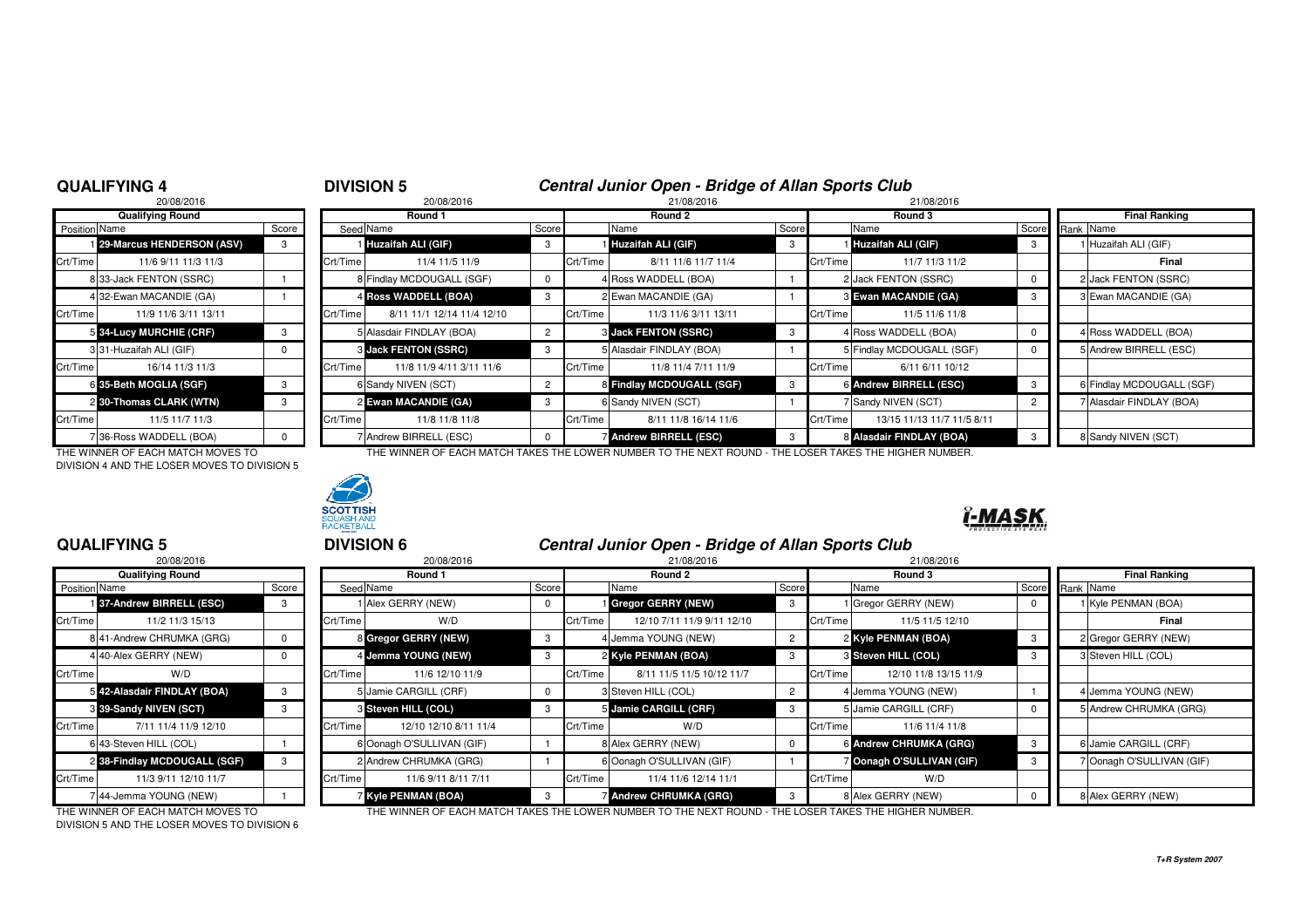# **DIVISION 7**<br><sup>20/08/2016</sup> **Central Junior Open - Bridge of Allan Sports Club**<br>21/08/2016

|               | 20/08/2016                   |       |          | 20/08/2016                   |       |          | 21/08/2016                |       | 21/08/2016 |                           |  |
|---------------|------------------------------|-------|----------|------------------------------|-------|----------|---------------------------|-------|------------|---------------------------|--|
|               | <b>Qualifying Round</b>      |       |          | Round 1                      |       |          | Round 2                   |       | Round 3    |                           |  |
| Position Name |                              | Score |          | Seed Name                    | Score |          | Name                      | Score |            | Name                      |  |
|               | 145-Kyle PENMAN (BOA)        | 3     |          | Catherine EDWARDS (ESC)      | 2     |          | Duncan HEGARTY (DUN)      | 3     |            | <b>Duncan HEGARTY (DL</b> |  |
| Crt/Time      | 11/0 11/2 12/10              |       | Crt/Time | 4/11 3/11 11/5 11/9 11/9     |       | Crt/Time | 11/5 7/11 11/5 6/11 11/3  |       | Crt/Time   | 11/8 7/11 7/11 11         |  |
|               | 8 49-Faye FULTON (GRN)       | 0     |          | 8 Duncan HEGARTY (DUN)       | 3     |          | 4 Eilidh MACKENZIE (BOA)  | 2     |            | 2 Louise HUNTER (DUN)     |  |
|               | 4 48-Niall BAXTER (DUN)      |       |          | 4 Eilidh MACKENZIE (BOA)     |       |          | 2 Louise HUNTER (DUN)     | 3     |            | 3 Faye FULTON (GRN)       |  |
| Crt/Time      | 11/5 11/3 19/21 3/1 INJ      |       | Crt/Time | 11/5 11/4 11/3               |       | Crt/Time | 11/6 11/5 11/9            |       | Crt/Time   | 12/10 11/7 11             |  |
|               | 5 50-Jamie CARGILL (CRF)     | 3     |          | 5 Anna HALLIDAY (BOA)        | 0     |          | 3 Faye FULTON (GRN)       | 0     |            | 4 Eilidh MACKENZIE (BO    |  |
|               | 3 47-Catherine EDWARDS (ESC) | 2     |          | 3 Faye FULTON (GRN)          | 3     |          | 5 Anna HALLIDAY (BOA)     | 0     |            | 5 Catherine EDWARDS (     |  |
| Crt/Time      | 11/9 11/7 6/11 3/11 11/4     |       | Crt/Time | 11/6 11/4 9/11 11/6          |       | Crt/Time | 11/1 11/4 11/4            |       | Crt/Time   | 6/11 11/9 11/8            |  |
|               | 6 51-Oonagh O'SULLIVAN (GIF) | 3     |          | 6 Cathryn HEGARTY (DUN)      |       |          | 8 Catherine EDWARDS (ESC) | 3     |            | 6 Cathryn HEGARTY (DU     |  |
|               | 2 46-Gregor GERRY (NEW)      | 3     |          | 2 Niall BAXTER (DUN)         | 0     |          | 6 Cathryn HEGARTY (DUN)   | з     |            | 7 Niall BAXTER (DUN)      |  |
| Crt/Time      | 11/9 12/10 10/12 11/8        |       | Crt/Time | W/D INJ                      |       | Crt/Time | W/D INJ                   |       | Crt/Time   | W/D INJ                   |  |
|               | 7 52-Eilidh MACKENZIE (BOA)  |       |          | <b>7 Louise HUNTER (DUN)</b> |       |          | 7 Niall BAXTER (DUN)      | 0     |            | 8 Anna HALLIDAY (BOA)     |  |

DIVISION 6 AND THE LOSER MOVES TO DIVISION 7



## **Round 1 Round 2 Round 3 Final Ranking** Name Score Seed Name Score Name Score Name Score Rank Name **45-Kyle PENMAN (BOA)** <sup>3</sup> <sup>1</sup> Catherine EDWARDS (ESC) <sup>2</sup> <sup>1</sup> **Duncan HEGARTY (DUN)** <sup>3</sup> <sup>1</sup> **Duncan HEGARTY (DUN)** <sup>3</sup> <sup>1</sup> Duncan HEGARTY (DUN) <sup>1</sup>Crt/Time 4/11 3/11 11/5 11/9 11/9 Crt/Time 11/5 7/11 11/5 6/11 11/3 Crt/Time 11/8 7/11 7/11 11/3 11/8 **8 Final** 8 **Duncan HEGARTY (DUN)** 3 4 4 Eilidh MACKENZIE (BOA) 2 2 2 2 LOuise HUNTER (DUN) 2 2 2 LOuise HUNTER (DUN) 2 2 2 2 LOUISE HUNTER (DUN) 4 Eilidh MACKENZIE (BOA) 3 2 Louise HUNTER (DUN) 3 3 Faye FULTON (GRN) 3 Eilidh MACKENZIE (BOA) Crt/Time 11/5 11/3 19/21 3/1 INJ Crt/Time 11/5 11/4 11/3 Crt/Time 11/6 11/5 11/9 Crt/Time 12/10 11/7 11/5**5 50-Jamie CARGILL (CRF)** 3 5 Anna HALLIDAY (BOA) 0 3 Faye FULTON (GRN) 0 4 **Eilidh MACKENZIE (BOA)** 3 4 Faye FULTON (GRN) 3 4 Faye FULTON (GRN) **Faye FULTON (GRN)** 3 3 5 Anna HALLIDAY (BOA) 3 5 Catherine EDWARDS (ESC) 3 5 Catherine EDWARDS (ESC) Crt/Time 11/9 11/7 6/11 3/11 11/4 Crt/Time 11/6 11/4 9/11 11/6 Crt/Time 11/1 11/4 11/4 Crt/Time 6/11 11/9 11/8 11/7 **51-Oonagh O'SULLIVAN (GIF)** <sup>3</sup> <sup>6</sup> Cathryn HEGARTY (DUN) <sup>1</sup> <sup>8</sup> **Catherine EDWARDS (ESC)** <sup>3</sup> <sup>6</sup> Cathryn HEGARTY (DUN) <sup>1</sup> <sup>6</sup> Cathryn HEGARTY (DUN) **46-Gregor GERRY (NEW)** <sup>3</sup> <sup>2</sup> Niall BAXTER (DUN) <sup>0</sup> <sup>6</sup> **Cathryn HEGARTY (DUN)** <sup>3</sup> <sup>7</sup> Niall BAXTER (DUN) <sup>0</sup> <sup>7</sup> Anna HALLIDAY (BOA) Crt/Time 11/9 12/10 10/12 11/8 Crt/Time W/D INJ Crt/Time W/D INJ Crt/Time W/D INJ **Louise HUNTER (DUN)** <sup>3</sup> <sup>7</sup> Niall BAXTER (DUN) <sup>0</sup> <sup>8</sup> **Anna HALLIDAY (BOA)** <sup>3</sup> <sup>8</sup> Niall BAXTER (DUN)

THE WINNER OF EACH MATCH MOVES TO THE WINNER OF EACH MATCH TAKES THE LOWER NUMBER TO THE NEXT ROUND - THE LOSER TAKES THE HIGHER NUMBER.

## **QUALIFYING 7**

|               | 20/08/2016                     |       |          |
|---------------|--------------------------------|-------|----------|
|               | <b>Qualifying Round</b>        |       |          |
| Position Name |                                | Score | Seed     |
|               | <b>153-Louise HUNTER (DUN)</b> | 3     |          |
| Crt/Time      | 4/11 11/5 11/8 11/8            |       | Crt/Time |
|               | 8 57-Felix WOOD (BOA)          |       | 8        |
|               | 4 56-Anna HALLIDAY (BOA)       | 3     | 4        |
| Crt/Time      | 11/7 8/11 11/6 11/6            |       | Crt/Time |
|               | 5 58-Lewis THOMSON (DBY)       |       | 5        |
|               | 8 55-Cathryn HEGARTY (DUN)     | 3     | 3        |
| Crt/Time      | SAT-09:00-3                    |       | Crt/Time |
|               | 6 59-Oliver HUNTER (DBY)       | 0     | 6        |
|               | 254-Duncan HEGARTY (DUN)       | 3     | 2        |
| Crt/Time      | 11/2 11/5 11/4                 |       | Crt/Time |
|               | 60-Katie RIGDEN (DBY)          | n     |          |

**DIVISION 8**<br><sup>20/08/2016</sup><br>21/08/2016<br>21/08/2016 <sup>8</sup> 20/08/2016 21/08/2016 21/08/2016 **Round 1 Round 2 Round 3 Final Ranking** Name Score Seed Name Score Name Score Name Score Rank Name **53-Louise HUNTER (DUN)** <sup>3</sup> <sup>1</sup> Felix WOOD (BOA) <sup>2</sup> <sup>1</sup> **Andrew WIDELKO (SCT)** <sup>3</sup> <sup>1</sup> Andrew WIDELKO (SCT) <sup>2</sup> <sup>1</sup> Lewis THOMSON (DBY) <sup>1</sup>Crt/Time 4/11 11/5 11/8 11/8 Crt/Time 11/9 6/11 4/11 11/7 11/9 Crt/Time 11/1 11/3 11/0 Crt/Time 12/10 4/11 5/11 11/8 11/7**Final** 8 Andrew WIDELKO (SCT) 3 4 Orla MCDOUGALL (SGF) 3 4 2 Lewis THOMSON (DBY) **2 Andrew WIDELKO (SCT) 56-Anna HALLIDAY (BOA)** <sup>3</sup> <sup>4</sup> Katie RIGDEN (DBY) <sup>0</sup> <sup>2</sup> **Lewis THOMSON (DBY)** <sup>3</sup> <sup>3</sup> Jenny RIGDEN (DBY) <sup>2</sup> <sup>3</sup> Orla MCDOUGALL (SGF) <sup>4</sup>Crt/Time 11/7 8/11 11/6 11/6 Crt/Time 11/8 11/9 11/9 Crt/Time 11/5 11/3 11/4 Crt/Time 11/9 7/11 11/6 5/11 17/15**S** Orla MCDOUGALL (SGF) 3 3 3 3 3 3 3 3 3 3 3 3 3 4 Denny RIGDEN (DBY) 2 4 Orla MCDOUGALL (SGF) 2 3 4 Jenny RIGDEN (DBY) **55-Cathryn HEGARTY (DUN)** <sup>3</sup> <sup>3</sup> Oliver HUNTER (DBY) <sup>0</sup> <sup>5</sup> Katie RIGDEN (DBY) <sup>0</sup> <sup>5</sup> **Felix WOOD (BOA)** <sup>3</sup> <sup>5</sup> Felix WOOD (BOA) Crt/Time SAT-09:00-3 Crt/Time W/D Crt/Time 0/11 10/12 9/11 Crt/Time W/D6 Rowan NIVEN (CRF) **6 Jenny RIGDEN (DBY)** 3 8 **Felix WOOD (BOA)** 3 6 **Rowan NIVEN (CRF)** 6 6 6 **G** 6 **CRF Lewis THOMSON (DBY)** 3 6 6 Oliver HUNTER (DBY) 3 6 COLIVER (DBY) 0 7 Oliver HUNTER (DBY) 0 7 Katie RIGDEN (DBY) Crt/Time 11/2 11/5 11/4 Crt/Time 11/4 11/2 11/3 Crt/Time W/D Crt/Time W/DKatie RIGDEN (DBY) 7 Rowan NIVEN (CRF)  $\begin{array}{ccc} 0 & 7 & \text{Rowan NIVEN (CRF)} \\ 0 & 7 & \text{Rowan NIVEN (CRF)} \end{array}$ **Rowan NIVEL S & SOLIVER (CRIPT)** 3 8 8 Oliver HUNTER (DBY)

DIVISION 7 AND THE LOSER MOVES TO DIVISION 8

THE WINNER OF EACH MATCH MOVES TO THE WINNER OF EACH MATCH TAKES THE LOWER NUMBER TO THE NEXT ROUND - THE LOSER TAKES THE HIGHER NUMBER.